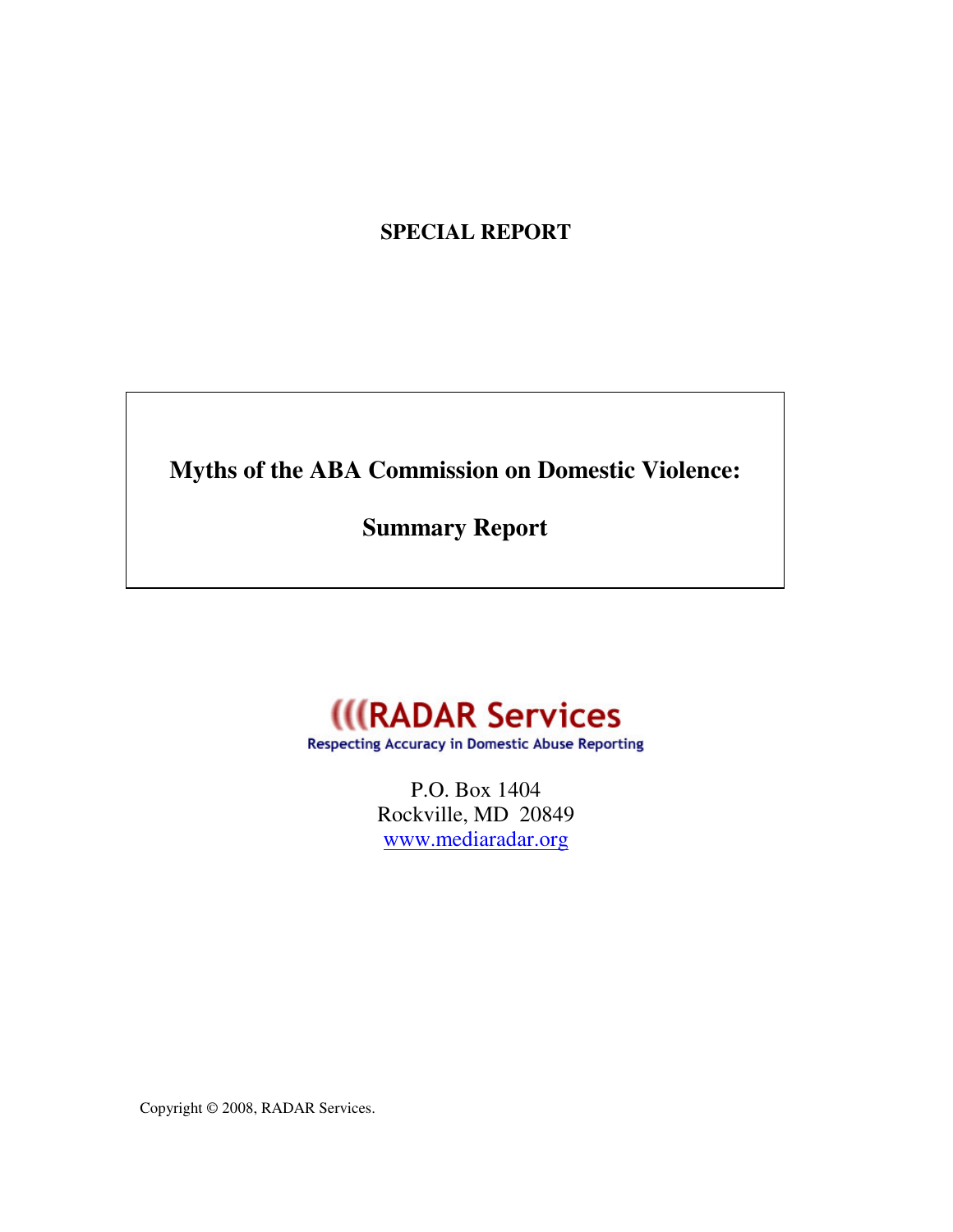## **TABLE OF CONTENTS**

| Page |
|------|
|      |
|      |
|      |
|      |
|      |
|      |
|      |

## **EXECUTIVE SUMMARY**

Programs designed to curb domestic violence rely on valid research and an accurate understanding of that research by legal practitioners and policy makers. This Special Report analyzes the American Bar Association's flyer, *10 Myths about Custody and Domestic Violence and How to Counter Them.* Developed by the ABA's Commission on Domestic Violence, the flyer highlights a series of 10 purported myths, their associated claims, and supporting research.

The present analysis is shown in two documents:

- 1. Myths of the ABA Commission on Domestic Violence: Summary Report
- 2. Myths of the ABA Commission on Domestic Violence: Detailed Findings

Only 3 of the 10 purported myths are found to indeed be myths, and of the 19 claims only 2 are correct. The quality of many of the cited documents is poor or very poor. Overall, the great majority of assertions and conclusions in the CODV flyer are found to be unsupported, misleading, or wrong.

In its quest to expose custody and domestic violence misconceptions, the American Bar Association has ironically ended up misleading legal practitioners. In the end, children may be harmed.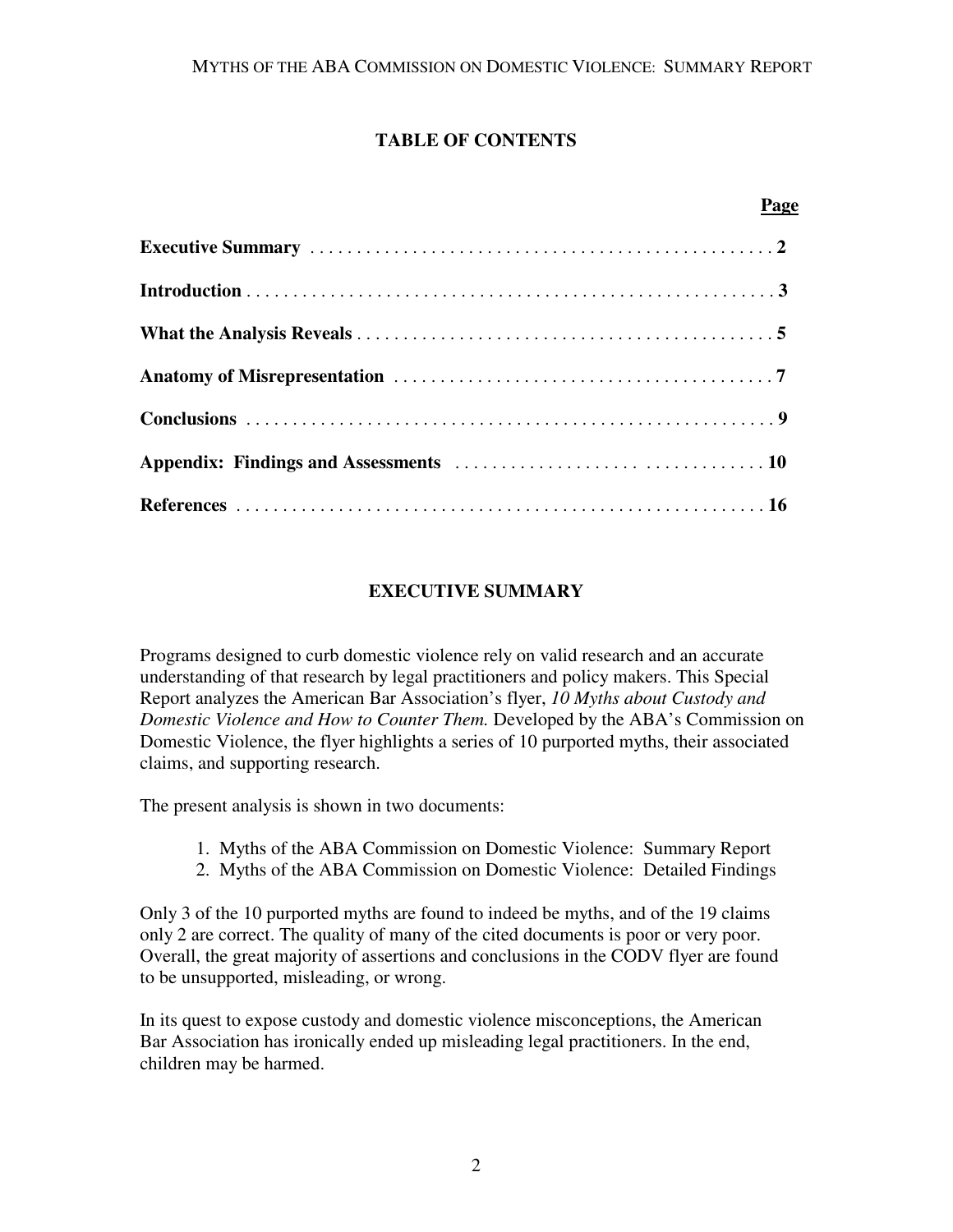### **INTRODUCTION**

Intimate partner violence is a continuing problem in American society. Unfortunately, a number of myths, half-truths, and false statistics pertaining to family violence have become embedded in the fabric of American consciousness.

These misrepresentations frustrate good policymaking, undermine the even-handed administration of justice, and handcuff efforts to develop effective programs. Professor Richard Gelles, who has devoted his career to the study of family violence, has warned, "Policy and practice based on these factoids and theory might actually be harmful to women, men, children, and the institution of the family."

In 2006, the American Bar Association (ABA) Commission on Domestic Violence published a two-page flyer titled, *10 Myths about Custody and Domestic Violence and How to Counter Them*. The flyer has been has been widely distributed,<sup>2</sup> can be downloaded from the ABA website, $3$  and is available for purchase. $4$ 

The flyer's introduction explains its purpose:

Attorneys who represent victims of domestic violence in custody matters often encounter the following false claims. To assist in overcoming these myths, the ABA Commission on Domestic Violence provides these facts and statistics for use in litigation.

The handout lists 10 purported myths, along with their 19 associated claims and studies designed to counter the myths. The flyer has not been approved by the House of Delegates of the ABA Board of Governors.

The purpose of this Special Report is to analyze each of the myths, claims, and supporting documents. In-depth documentation can be found in the accompanying Special Report, Myths of the ABA Commission on Domestic Violence: Detailed Findings.<sup>5</sup> To facilitate the analysis, each claim is numbered according to its corresponding myth. For example, the second claim under Myth 4 is Claim 4.2.

### **What Does the Research Say?**

In order to analyze these myths, it is helpful to understand key research findings:

1. Women are at least as likely as men to engage in partner aggression.<sup>6</sup> A recent Centers for Disease Control survey of young adults found that in cases of one-way partner aggression, women were the instigators in 71% of cases<sup>7</sup> (see Figure 1 on the next page<sup>8</sup>). Fewer than one in five cases of female violence are explained by the woman acting in self-defense.<sup>9,10</sup>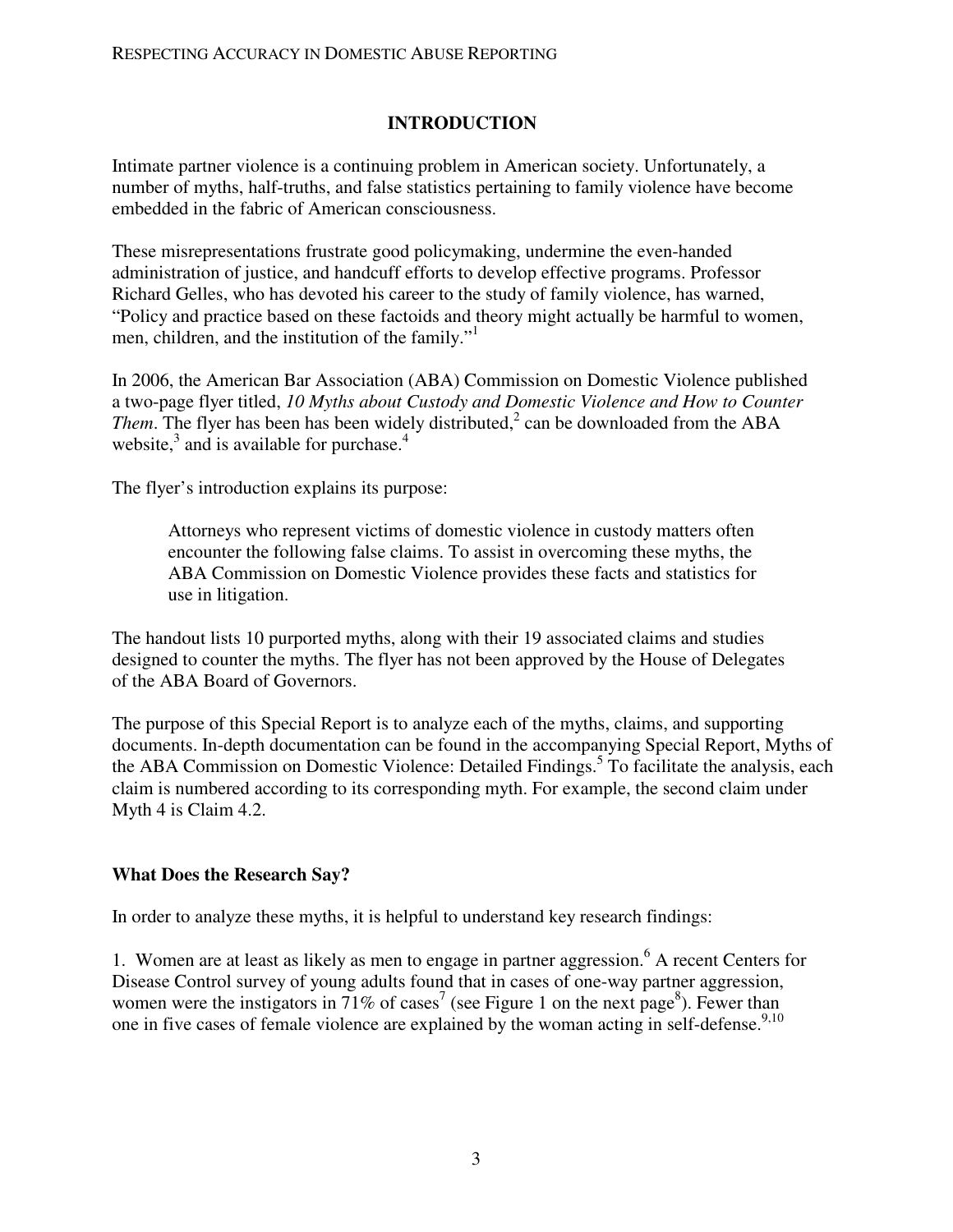2. In at least half of all cases, partner violence is mutual.<sup>11</sup> "Several studies, including large and nationally representative samples, have found that the most prevalent pattern is mutual violence," explains family researcher Murray Straus.<sup>12</sup>

3. In most cases, partner aggression does not escalate.<sup>13,14</sup> If the conflict does turn into a full-scale altercation, the woman is more likely to be injured. Nonetheless, males represent 38% of persons who suffer physical injury from partner aggression.<sup>15</sup>

4. Domestic violence rates vary depending on the couple's marital status. Among intact married couples, partner violence rates are quite low—only 0.9/1,000.<sup>16</sup> But among separated couples, partner violence rates rise sharply to 49.0/1,000—a 50-fold increase.

5. Child abuse is also cause for concern. According to the Department of Health and Human Services, mothers acting alone are responsible for 40% of child maltreatment, compared to fathers acting alone, who account for  $18\%$  of cases<sup>17</sup> (see Figure 2). Likewise, child homicides are twice as likely to be perpetrated by mothers as by fathers.<sup>18</sup>



6. Compared to their peers in two-parent homes, children who grow up in single-parent households are at far greater risk of experiencing social pathologies such as child abuse,<sup>19,20</sup> school disciplinary problems,  $^{21}$  drop-outs,  $^{22}$  sexual promiscuity,  $^{23}$  juvenile delinquency,  $^{24}$ homicide,<sup>25</sup> injuries,<sup>26</sup> suicide,<sup>27</sup> and poverty.<sup>28,29</sup>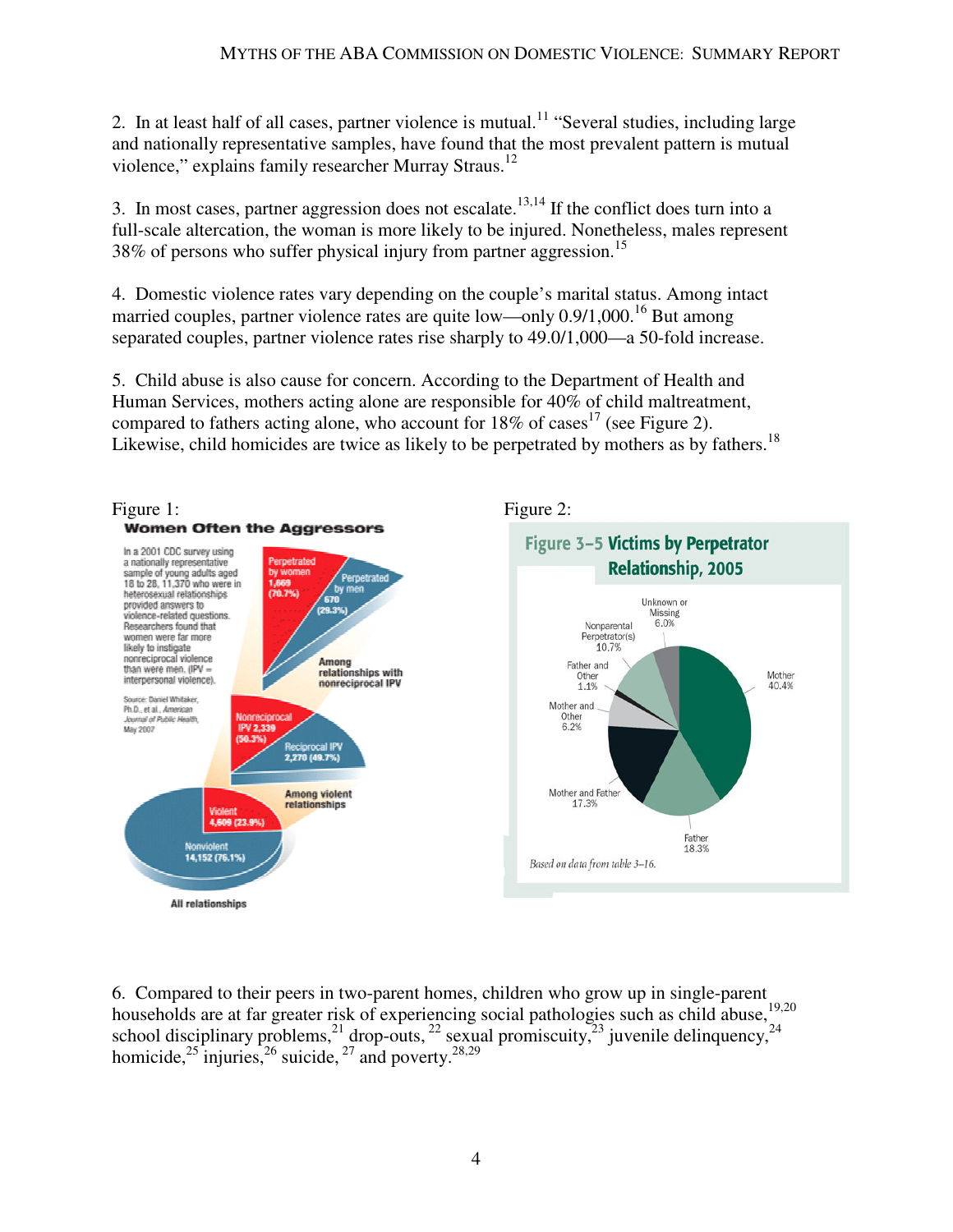### *A Note on Terminology*

The National Academy of Sciences report *Advancing the Federal Research Agenda on Violence Against Women* has noted the confusion that arises from vague use of terms.<sup>30</sup> For purposes of this Special Report, we employ the following definitions:

- Abuse: Any form of psychological, sexual, or physical mistreatment
- Intimate partner violence: A physical assault against a spouse, ex-spouse, boyfriend, or girlfriend
- Battering: Repeated, severe, and usually unilateral physical violence

Abuse is the broadest term that encompasses intimate partner violence. Because "battering" is a pejorative term, $31$  this report generally avoids the use of that word.

## **WHAT THE ANALYSIS REVEALS**

A summary of the Findings and Assessments of the CODV Myths and Claims can be seen in the Appendix of this report. The detailed analysis is found in the accompanying Special Report, Myths of the ABA Commission on Domestic Violence: Detailed Findings.<sup>32</sup>

The analysis reveals widespread flaws in *10 Myths about Custody and Domestic Violence and How to Counter Them*—specifically flaws in how the myths are framed, the claims that are made, and the quality of the documents cited in the CODV flyer.

## **Myths**

Of the 10 purported myths, the following 3 are indeed **confirmed as myths**:

- Myth 1: "Domestic violence is rare among custody litigants."
- Myth 2: "Any ill effects of domestic violence on children are minimal and short-term."
- Myth 4: "Domestic violence has nothing to do with child abuse."

The following 4 myths frame the issue in a **misleading** manner:

- Myth 3: "Mothers frequently invent allegations of child sexual abuse to win custody."
- Myth 7: "Parental Alienation Syndrome ('PAS') is a scientifically sound phenomenon."
- Myth 8: "Children are in less danger from a batterer/parent once the parents separate."
- Myth 10: "If a child demonstrates no fear or aversion to a parent, then there is no reason not to award unsupervised contact or custody."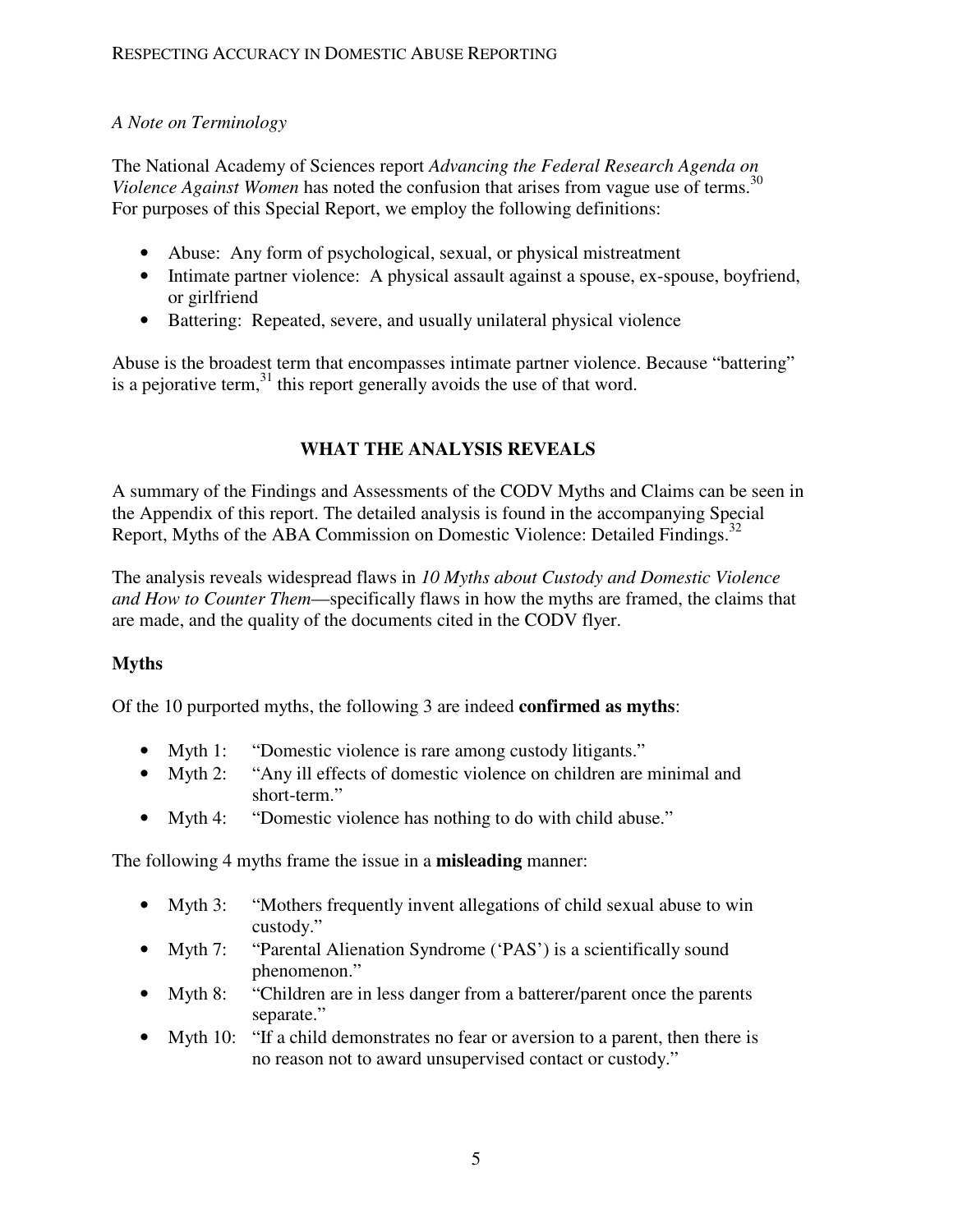The following "myths" are, in fact, **not myths** but true statements:

- Myth 5: "Abusive fathers don't get custody."
- Myth 6: "Fit mothers don't lose custody."
- Myth 9: "Parents who batter are mentally ill, OR Parents with no evidence of mental illness cannot be batterers."

## **Claims**

Of the 19 claims delineated by the American Bar Association, only 2 are **correct:**

- Claim 2.2: "Adverse effects to children who witness DV are well-documented, including aggressive behavior, depression, and/or cognitive deficiencies."
- Claim 10.1: "Children can experience 'traumatic bonding' with a parent who abuses the child or their other parent, forming unusually strong but unhealthy ties to a batterer as a survival technique (often referred to as 'Stockholm Syndrome')."

The following 3 claims are **unsupported** by the available research**:**

- Claim 4.1: "A wide array of studies reveals a significant overlap between domestic violence and child abuse, with most finding that *both* forms of abuse occur in 30–60% of violent families."
- Claim 6.1: "Mothers who are victims of DV are often depressed and suffering from post-traumatic stress disorder, and as a result, can present poorly in court and to best-interest attorneys and/or custody evaluators."
- Claim 8.1: "Many batterers' motivation to intimidate and control their victims through the children *increases* after separation, due to the loss of other methods of exerting control."

The following 3 claims are **misleading:** 

- Claim 2.1: "Children who are exposed to domestic violence may show comparable levels of emotional and behavioral problems to children who were the direct victims of physical or sexual abuse."
- Claim 7.1: "The American Psychological Association has noted the lack of data to support so-called 'parental alienation syndrome,' and raised concern about the term's use."
- Claim 9.2: "Psychological testing is not a good predictor of parenting capacity."

The following 11 claims are found to be **false:** 

- Claim 1.1: "Studies show that 25–50% of disputed custody cases involve domestic violence."
- Claim 2.3: "A continuing study by the CDC has shown a significant relationship between exposure to 'adverse childhood experiences' (including witnessing domestic violence) and development of adult health problems, including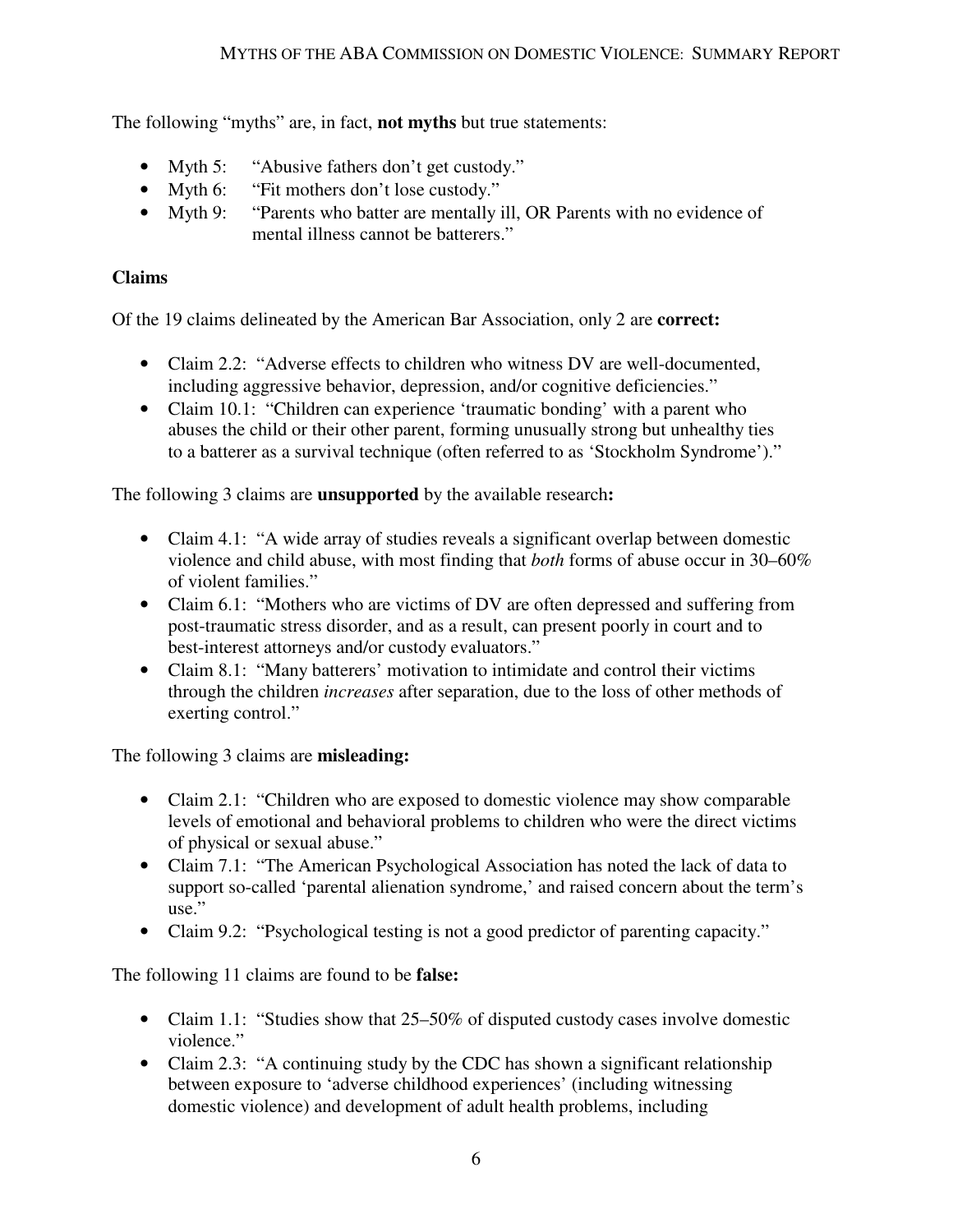pulmonary disease, heart disease, hepatitis, fractures, obesity, and diabetes (not to mention IV drug use, alcoholism, sexually transmitted diseases, and depression)."

- Claim 3.1: "Child sexual abuse allegations in custody cases are rare (about  $6\%$ ), and the majority of allegations are substantiated (2/3)."
- Claim 3.2: "False allegations are no more common in divorce or custody disputes than at any other time."
- Claim 3.3: "Among false allegations, fathers are far more likely than mothers to make intentionally false accusations (21% compared to 1.3%)."
- Claim 4.2: "Other studies have shown intimate partner violence ('IPV') to be a strong predictor of child abuse, increasing the risk from 5% after one act of IPV to 100% after 50 acts of IPV."
- Claim 5.1: "Abusive parents are more likely to seek sole custody than nonviolent ones …"
- Claim 5.2: "... and they are successful about 70% of the time."
- Claim 5.3: "Allegations of domestic violence have no demonstrated effect on the rate at which parents are awarded custody of their children, nor do such allegations affect the rate at which parents are ordered into supervised visitation. (i.e. abusers win unsupervised custody and visitation at the same rate as non-abusers)"
- Claim 9.1: "Mental illness is found only in a minority of batterers."
- Claim 9.3: "Mental health testing cannot distinguish a batterer from a non-batterer."

## **Cited Documents**

The CODV flyer cites 20 research studies, literature reviews, or reports in support of its claims. The quality of the documents was evaluated using six criteria: methodological rigor, generalizability, appropriate citation of prior research, recency of publication (i.e., published in 2000 or later), gender inclusiveness of subjects, and absence of ideological bias. The quality was found to range from Good to Very Poor:

- Excellent: 0
- $\bullet$  Good: 9
- Acceptable: 3
- Poor: 4

 $\overline{a}$ 

• Very Poor: 4

 $<sup>1</sup>$  Documents determined to be Good: Johnston, Edleson, Dube, Thoennes, Appel, Gondolph, Gelles,</sup> Brodzinsky, and O'Leary; Acceptable: Morrill, Ross, and Golding; Poor: Keilitz, Brown, Bala, and Kernic; and Very poor: Jaffe, American Psychological Association, American Judges Foundation, and Bancroft.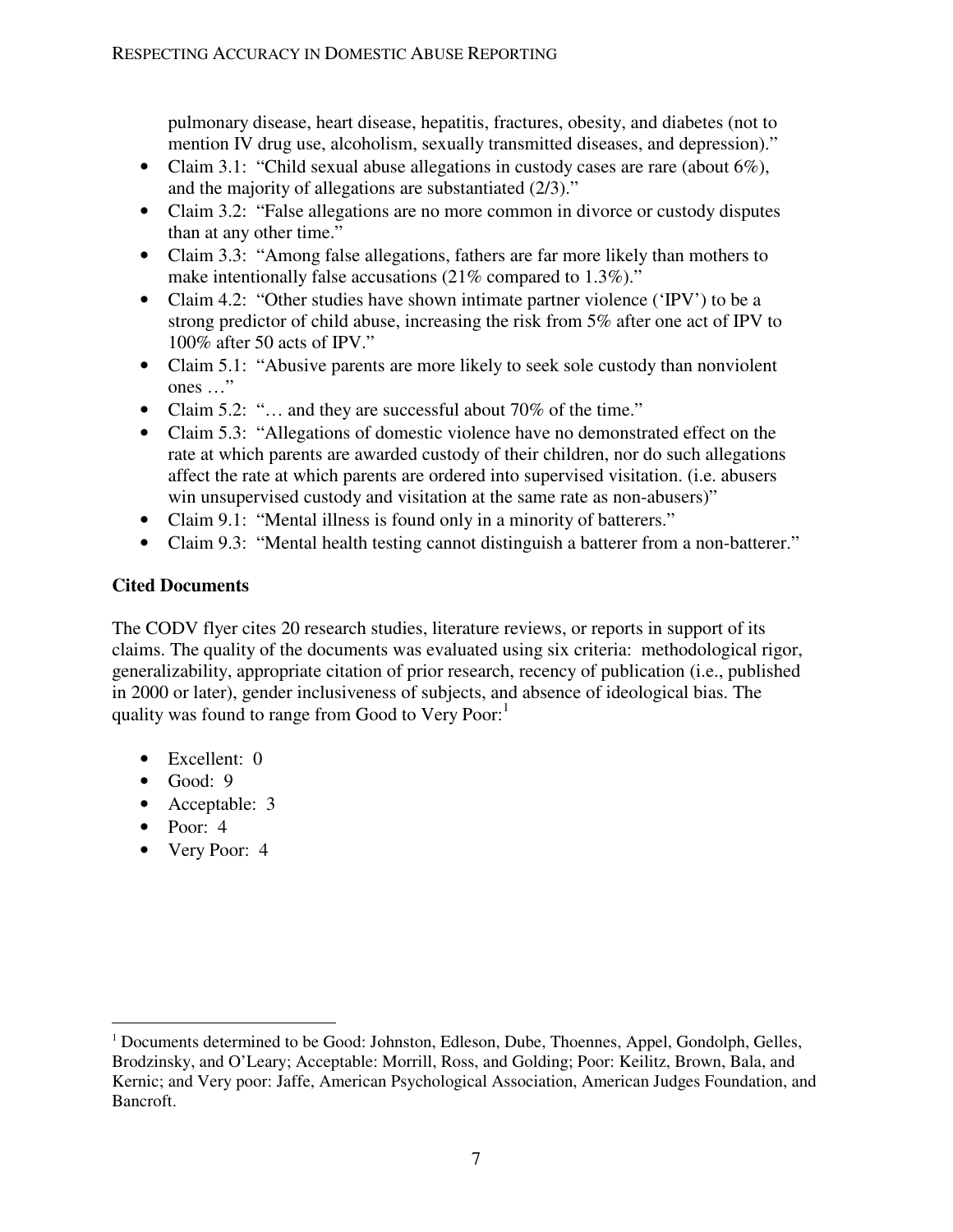#### **ANATOMY OF MISREPRESENTATION**

Numerous myths exist in the area of domestic violence, and the persistence of such myths is cause for concern. In that sense, the attempt of the Commission on Domestic Violence to discredit such myths is commendable.

In the final analysis, however, the *10 Myths about Custody and Domestic Violence and How to Counter Them* is inadequate, confusing, and suggests policy directions contraindicated by science.

As explained above, 7 of the purported 10 myths are either misleading or found not to be myths. Eleven of the 19 claims are actually false. And the quality of 9 of the 20 cited documents is poor or very poor. In its quest to debunk a series of custody and domestic violence misconceptions, the ABA Commission on Domestic Violence ironically has ended up reinforcing old misconceptions.

What went wrong?

Was it the unfortunate confluence of a series of honest mistakes, minor oversights, and impossible deadlines? Perhaps.

Or was it an attempt to misrepresent a contentious field of knowledge and sow confusion in the minds of legal practitioners? Indeed, the nature and extent of the flaws is troubling:

- 1. Not citing recent relevant research (e.g., Claims 1.1, 2.1, 3.1, 3.2, 9.1)
- 2. Citing a press release instead of the actual research report (e.g., Claim 2.3)
- 3. Misquoting a key number from a research study (e.g., Claim 3.1)
- 4. Citing empirical research that is poor in quality (e.g., Claim 3.2)
- 5. Citing a review article that is unreliable as a basis for practice (e.g., Claim 4.1)
- 6. Not citing the original source of a key statistic, thus disseminating unverifiable factoids (e.g., Claim 4.1)
- 7. Accepting the statements of cited documents at face value without assessing their scientific value (e.g., Claims 5.1 and 7.1)
- 8. Presenting a claim that does not directly address its associated myth (e.g., Claim 8.1 and Myth 8)
- 9. Using pejorative terminology such as "batterer" (e.g., Myths 8 and 9)

Many of the errors can be considered egregious: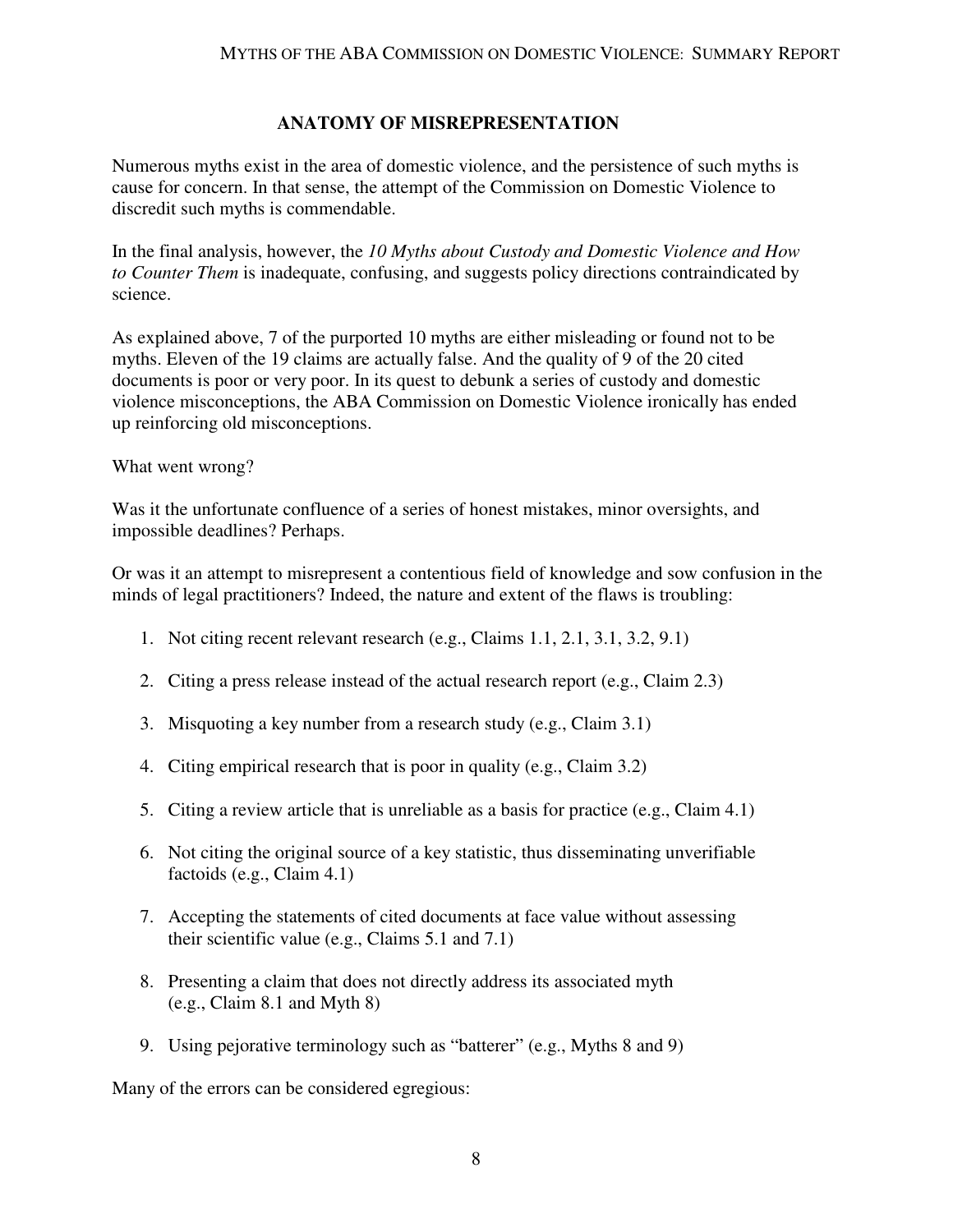- 1. Citing documents that do not distinguish between the legal precepts of allegation vs. judicial finding (e.g., Claims 1.1 and 5.3)
- 2. Sidestepping the problem of false allegations of domestic violence during custody disputes (e.g., Myth 3)
- 3. Framing statements in a way that portrays fathers in a negative light (e.g., Claim 3.3, Myth 5)
- 4. Making shocking claims without providing any research to support these assertions (e.g., Claims 5.2 and 8.1)
- 5. Citing studies that downplay or ignore the problem of female-initiated abuse (e.g., Claims 5.3, 6.1, 8.1, and 10.1)
- 6. Framing statements in a way that implies mothers are treated unfairly by the courts (e.g., Myth 6, Claim 6.1)
- 7. Asserting the exact opposite of the finding from the cited research (e.g., Claim 9.3)

Overall, the CODV flyer conveys the belief that mothers are often mistreated by family courts (Myth 6). The flyer suggests that only fathers engage in child abuse and domestic violence (Claims 2.3 and 5.3), that such fathers are more likely to seek child custody (Claim 5.1) and to falsely accuse mothers of child sexual abuse (Claim 3.3), and that they succeed in 70% of cases (Claim 5.2).

Suffice it to say, these statements represent a profound distortion of the truth.

## **CONCLUSIONS**

The Commission on Domestic Violence website features this disclaimer:

The ABA Commission on Domestic Violence does not engage in research, and cannot vouch for the quality or accuracy of any of the data excerpted here. Users are advised to independently confirm data with source documents cited.<sup>33</sup>

This analysis reveals that *10 Myths about Custody and Domestic Violence and How to Counter Them* does not meet minimum standards of quality and accuracy. Under the guise of exposing myths, the American Bar Association has lent the imprimatur of legitimacy to numerous falsehoods about domestic violence, child abuse, and custody.

A recent review of 24 longitudinal studies concluded that a father's "active and regular engagement with the child predicts a range of positive outcomes," including less juvenile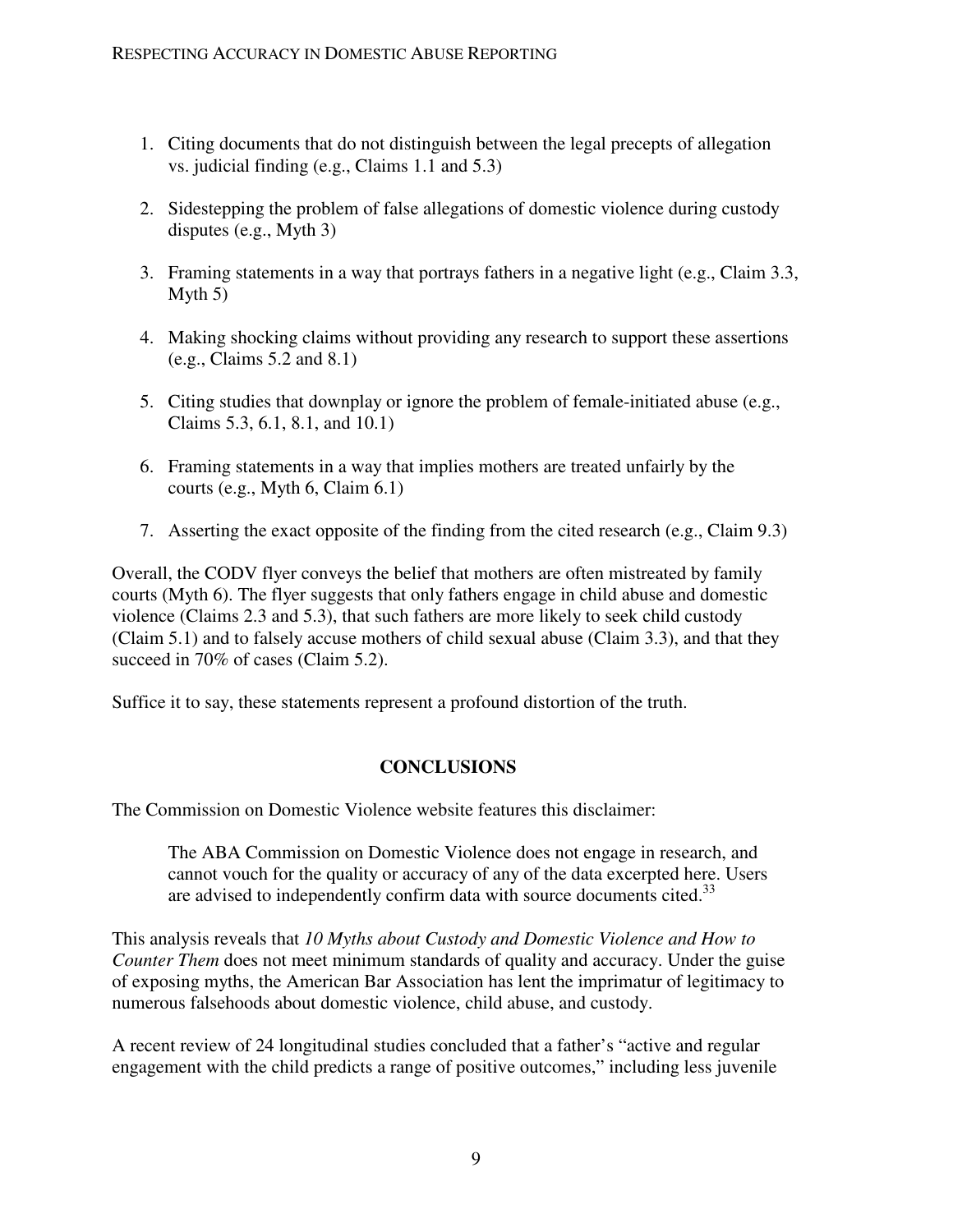delinquency and economic disadvantage in low income families, as well as fewer behavioral problems in boys and psychological problems in girls.<sup>34</sup>

But the numerous misrepresentations in the CODV flyer may serve to preclude fathers from active and regular engagement with their children. To the extent that they influence legal practice, judicial decisions, and government policymaking, the CODV distortions could have a deleterious impact on children.

*10 Myths about Custody and Domestic Violence and How to Counter Them* is profoundly and systematically biased. It is unworthy to be used as a foundation for legal practice or public policy.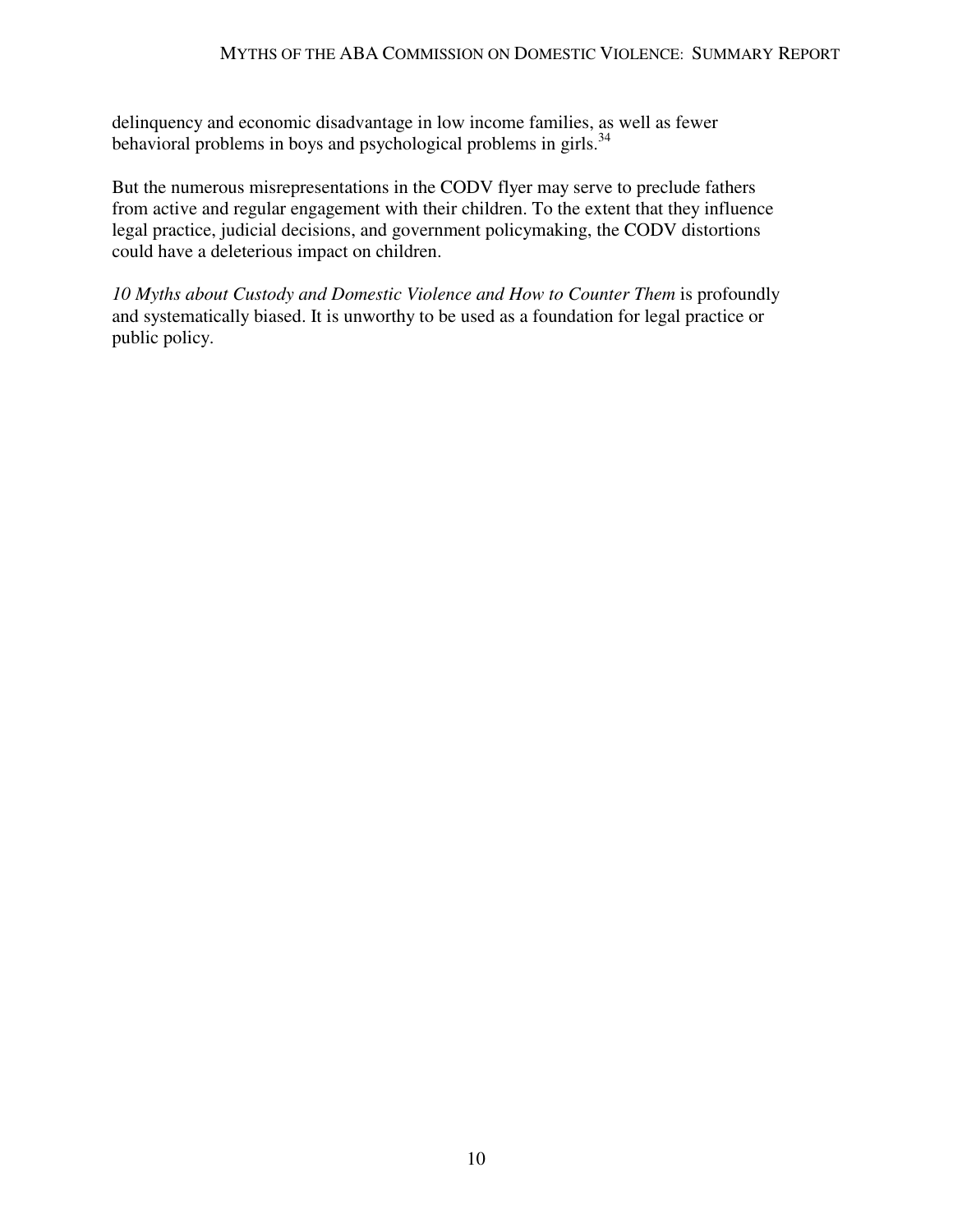### Appendix

### **FINDINGS AND ASSESSMENTS**

Following is a listing of each of the CODV Myths and Claims, along with their respective Findings and Assessments. An in-depth analysis, including citations of the scientific literature, is found in RADAR's companion Special Report, "Myths of the ABA Commission on Domestic Violence: Detailed Findings."<sup>35</sup>

## **Myth 1: "Domestic violence is rare among custody litigants."**

### *Claim 1.1*

"Studies show that 25–50% of disputed custody cases involve domestic violence."

### *Finding*

Claim 1.1 is **false**. It would be correct to state, "Studies show that one-quarter to threequarters of disputed custody cases involve an *allegation* of domestic violence."

### *Assessment of Myth 1*

The statement "Domestic violence is rare among custody litigants" is **indeed a myth**.

## **Myth 2: "Any ill effects of domestic violence on children are minimal and short-term."**

## *Claim 2.1*

"Children who are exposed to domestic violence may show comparable levels of emotional and behavioral problems to children who were the direct victims of physical or sexual abuse."

## *Finding*

Claim 2.1 is **misleading** with regard to sexual abuse. It would be more accurate to state, "Some children who are exposed to domestic violence show levels of emotional and behavioral problems comparable to those in children who were the direct victims of physical abuse."

## *Claim 2.2*

"Adverse effects to children who witness DV are well documented, including aggressive behavior, depression, and/or cognitive deficiencies."

## *Finding*

Claim 2.2 is mostly **correct**. A fully correct summary of the research would state, "Adverse effects to children who witness DV are well documented, including aggressive behavior, depression, and/or academic problems."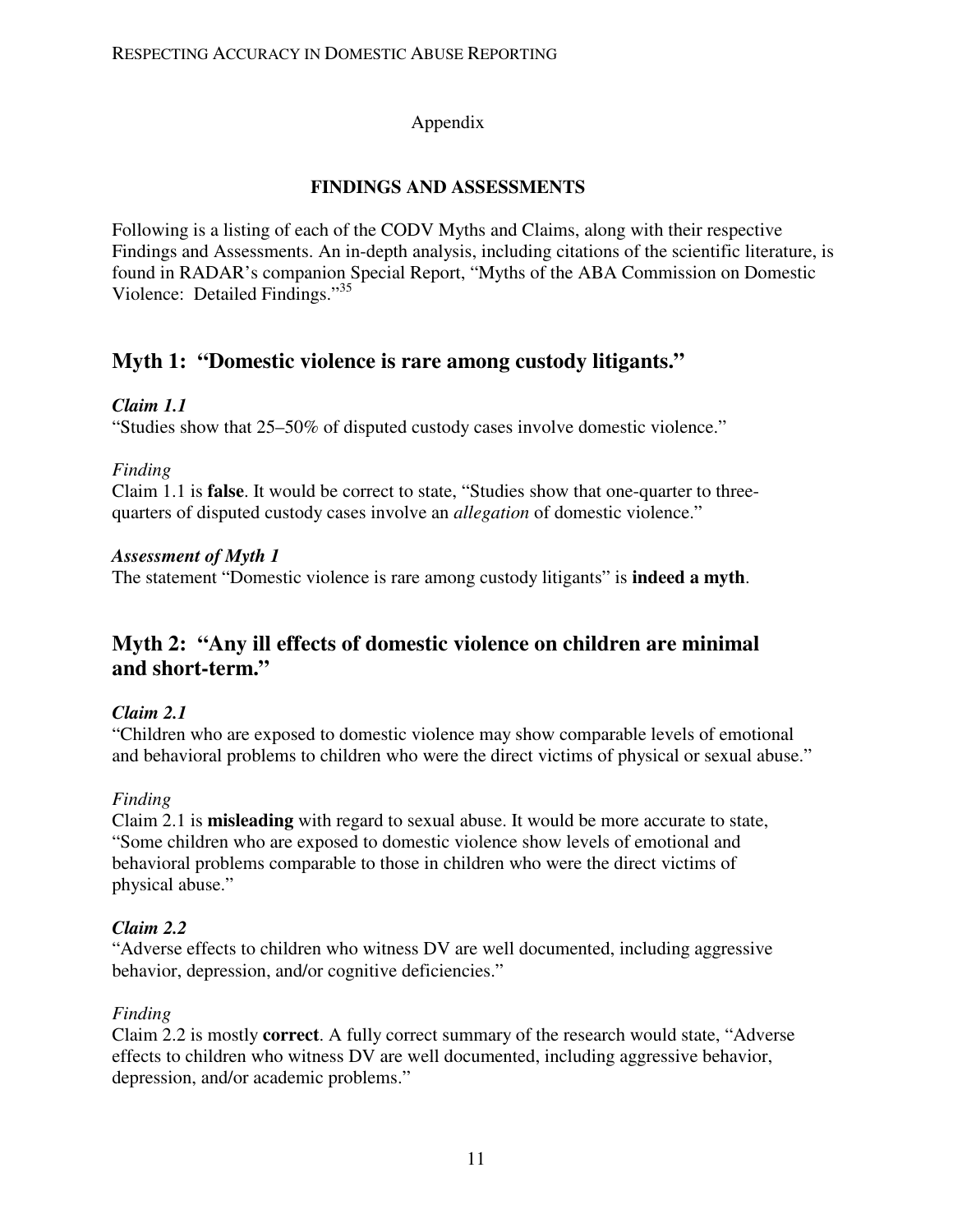### *Claim 2.3*

"A continuing study by the CDC has shown a significant relationship between exposure to 'adverse childhood experiences' (including witnessing domestic violence) and development of adult health problems, including pulmonary disease, heart disease, hepatitis, fractures, obesity, and diabetes (not to mention IV drug use, alcoholism, sexually transmitted diseases, and depression)."

## *Finding*

Claim 2.3 misrepresents the findings of the Adverse Childhood Experiences Study. Claim 2.3 is mostly **false**.

### *Assessment of Myth 2*

The statement "Any ill effects of domestic violence on children are minimal and shortterm" is **indeed a myth**.

## **Myth 3: "Mothers frequently invent allegations of child sexual abuse to win custody."**

## *Claim 3.1*

"Child sexual abuse allegations in custody cases are rare (about 6%), and the majority of allegations are substantiated (2/3)."

### *Finding*

Claim 3.1 carelessly misreports the findings of the Thoennes and Tjaden study; the reported occurrence of sexual abuse allegations was 2%, not 6%. Claim 3.1 also ignores other pertinent research. Claim 3.1 is **false**.

## *Claim 3.2*

"False allegations are no more common in divorce or custody disputes than at any other time."

*Finding*  Claim 3.2 is **false.** 

### *Claim 3.3*

"Among false allegations, fathers are far more likely than mothers to make intentionally false accusations (21% compared to 1.3%)."

*Finding*  Claim 3.3 is **false.** 

### *Assessment of Myth 3*

The statement "Mothers frequently invent allegations of child sexual abuse to win custody" is **misleading** because it ignores the widespread problem of false allegations of domestic violence.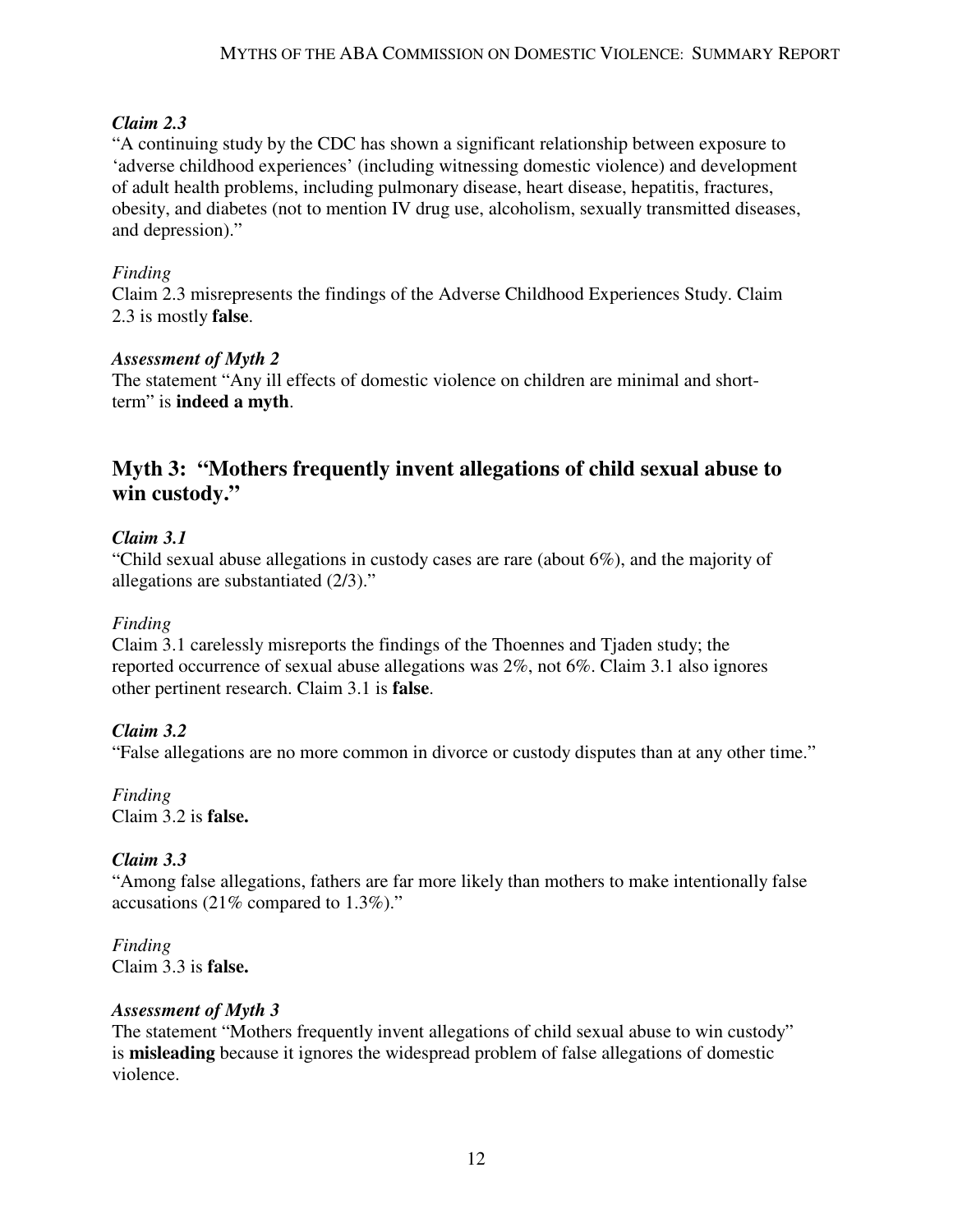# **Myth 4: "Domestic violence has nothing to do with child abuse."**

### *Claim 4.1*

"A wide array of studies reveals a significant overlap of domestic violence and child abuse, with most finding that *both* forms of abuse occur in 30–60% of violent families."

### *Finding*

A literature search reveals the probable source of the 30%–60% statistic is a 2003 book by Peter Jaffe. Jaffe in turn cites research by Edleson. A review of the Edleson paper was unable to identify the research that forms the basis of the 30%–60% figure.

This is an example of how an unverifiable factoid is disseminated. Claim 4.1 is **unsupported**.

### *Claim 4.2*

"Other studies have shown intimate partner violence ('IPV') to be a strong predictor of child abuse, increasing the risk from 5% after one act of IPV to 100% after 50 acts of IPV."

### *Finding*

Given the serious methodological problems with the cited study and the fact that its findings have never been replicated, Claim 4.2 is **false**.

### *Assessment of Myth 4*

The statement "Domestic violence has nothing to do with child abuse" is **indeed a myth**.

# **Myth 5: "Abusive fathers don't get custody."**

### *Claim 5.1*

"Abusive parents are more likely to seek sole custody than nonviolent ones …"

## *Finding*

Claim 5.1 is an implausible statement derived from an unspecified statement in an unavailable publication that lacks a scientific basis. Claim 5.1 is **false**.

## *Claim 5.2*

"… and they are successful about 70% of the time."

### *Finding*

Claim 5.2 represents a bald misrepresentation of the truth. Claim 5.2 is **false**.

### *Claim 5.3*

"Allegations of domestic violence have no demonstrated effect on the rate at which fathers are awarded custody of their children, nor do such allegations affect the rate at which fathers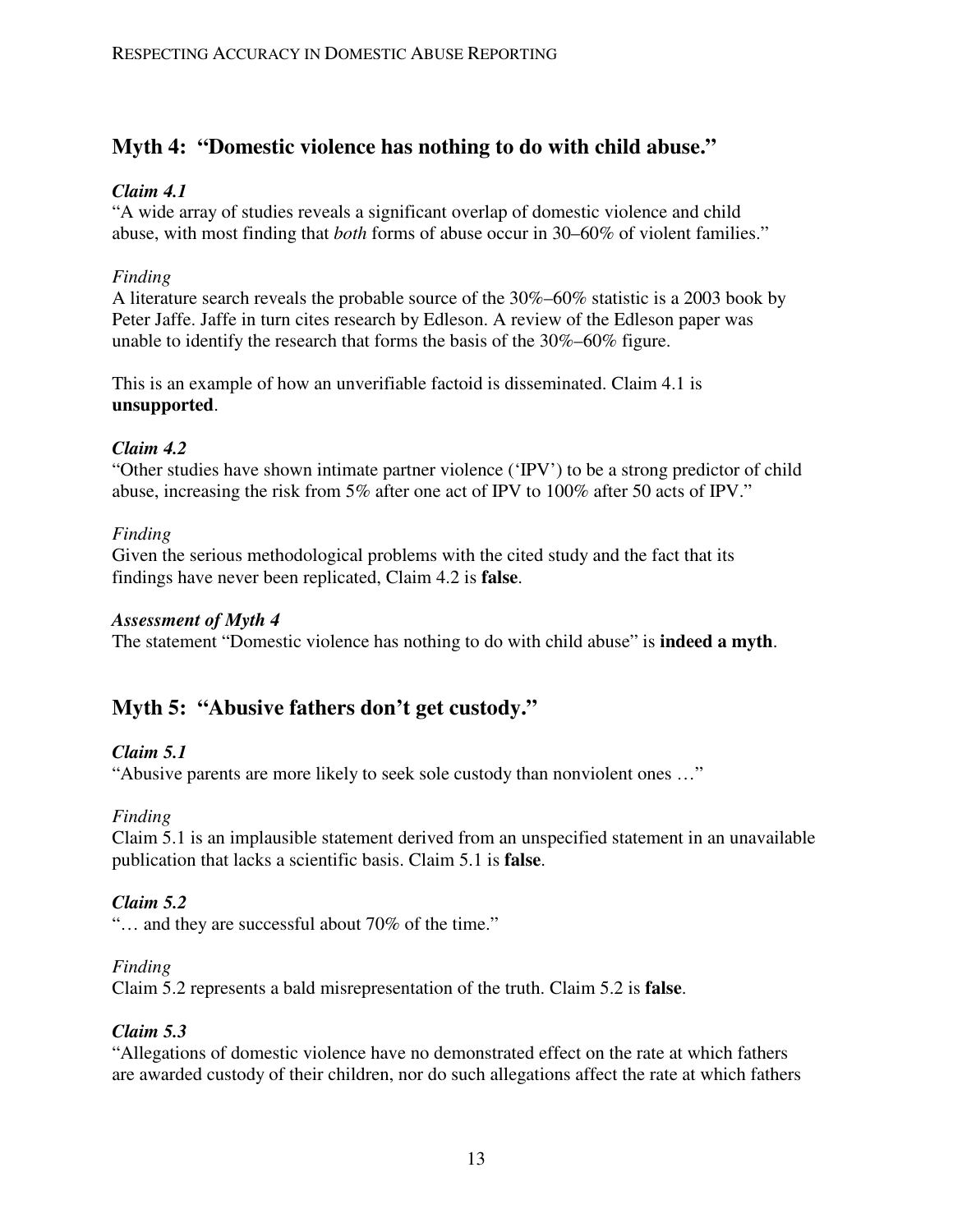are ordered into supervised visitation. (i.e. abusers win unsupervised custody and visitation at the same rate as non-abusers)"

#### *Finding*

Claim 5.3 is **false**. It should also be noted that the wording of Claim 5.3 inappropriately equates an "allegation of domestic violence" with being an actual "abuser."

#### *Assessment of Myth 5*

The purported myth "Abusive fathers don't get custody" is **false**.

## **Myth 6: "Fit mothers don't lose custody."**

### *Claim 6.1*

"Mothers who are victims of DV are often depressed and suffering from post-traumatic stress disorder, and as a result, can present poorly in court and to best-interest attorneys and/or custody evaluators."

### *Finding*

Although the first part of Claim 6.1 is correct ("Mothers who are victims of DV are often depressed and suffering from post-traumatic stress disorder"), there is no known research that addresses the effects of these mental health disorders on custody evaluations. Claim 6.1 is **not supported** by the existing research.

### *Assessment of Myth 6*

The purported myth "Fit mothers don't lose custody" is **false**. Even though most fathers are parentally fit, in 85% of cases child custody is awarded to the mother.

## **Myth 7: "Parental Alienation Syndrome ('PAS') is a scientifically sound phenomenon."**

### *Claim 7.1*

"The American Psychological Association has noted the lack of data to support so-called 'parental alienation syndrome,' and raised concern about the term's use."

### *Finding*

Claim 7.1 is, at best, **misleading**.

### *Assessment of Myth 7*

Asserting that the statement "Parental Alienation Syndrome ('PAS') is a scientifically sound phenomenon" is a myth is **misleading**.

Parental alienation is a scientifically recognized condition, even though debate continues as to whether the condition meets all the criteria for being a "syndrome." It would be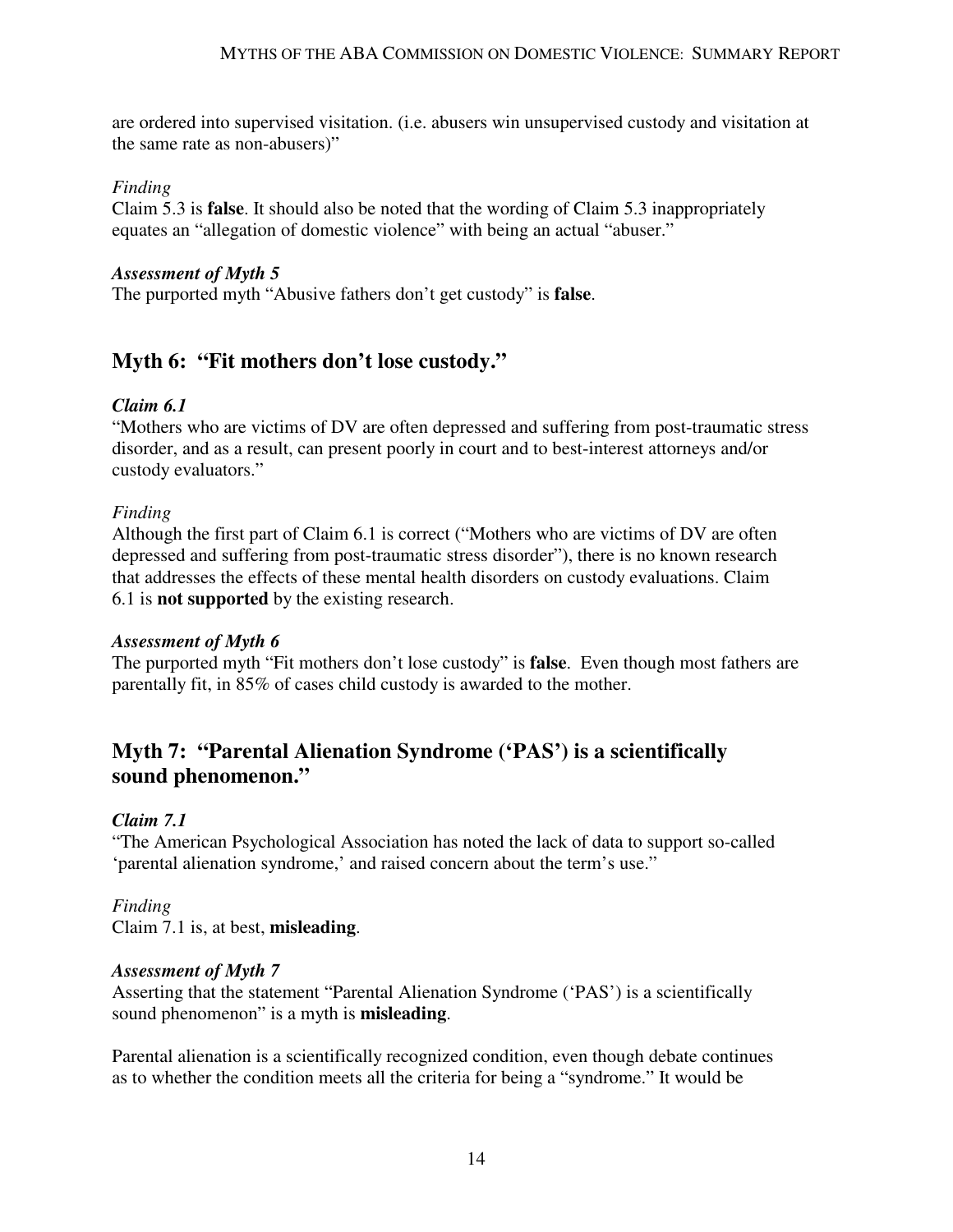correct to state, "Parental alienation is a problem that has been widely observed and scientifically validated."

## **Myth 8: "Children are in less danger from a batterer/parent once the parents separate."**

### *Claim 8.1*

"Many batterers' motivation to intimidate and control their victims through the children *increases* after separation, due to the loss of other methods of exerting control."

## *Finding*

Claim 8.1 is **unsupported**.

### *Assessment of Myth 8*

There is no systematic evidence that shows that children are at greater risk of harm by the *abuser-parent* if the non-abusing parent has physical custody of the children—indeed common sense argues for the opposite conclusion.

Research does show, however, that when a couple separates, the risk of child abuse by the *custodial parent* increases dramatically.

Myth 8, "Children are in less danger from a batterer/parent once the parents separate," is **misleading**. A true statement would read, "Children are at far greater risk of abuse and harm once the parents separate."

## **Myth 9: "Parents who batter are mentally ill, OR Parents with no evidence of mental illness cannot be batterers."**

### *Claim 9.1*

"Mental illness is found only in a minority of batterers."

### *Finding*

Since Claim 9.1 pertains to batterers, who by definition are at the far end of the abuse continuum, this claim is **false**.

### *Claim 9.2*

"Psychological testing is not a good predictor of parenting capacity."

### *Finding*

Claim 9.2 is **misleading** because it implies that psychological testing has little or no value. An accurate statement would read, "*Used alone,* psychologist testing is not a good predictor of parenting capacity."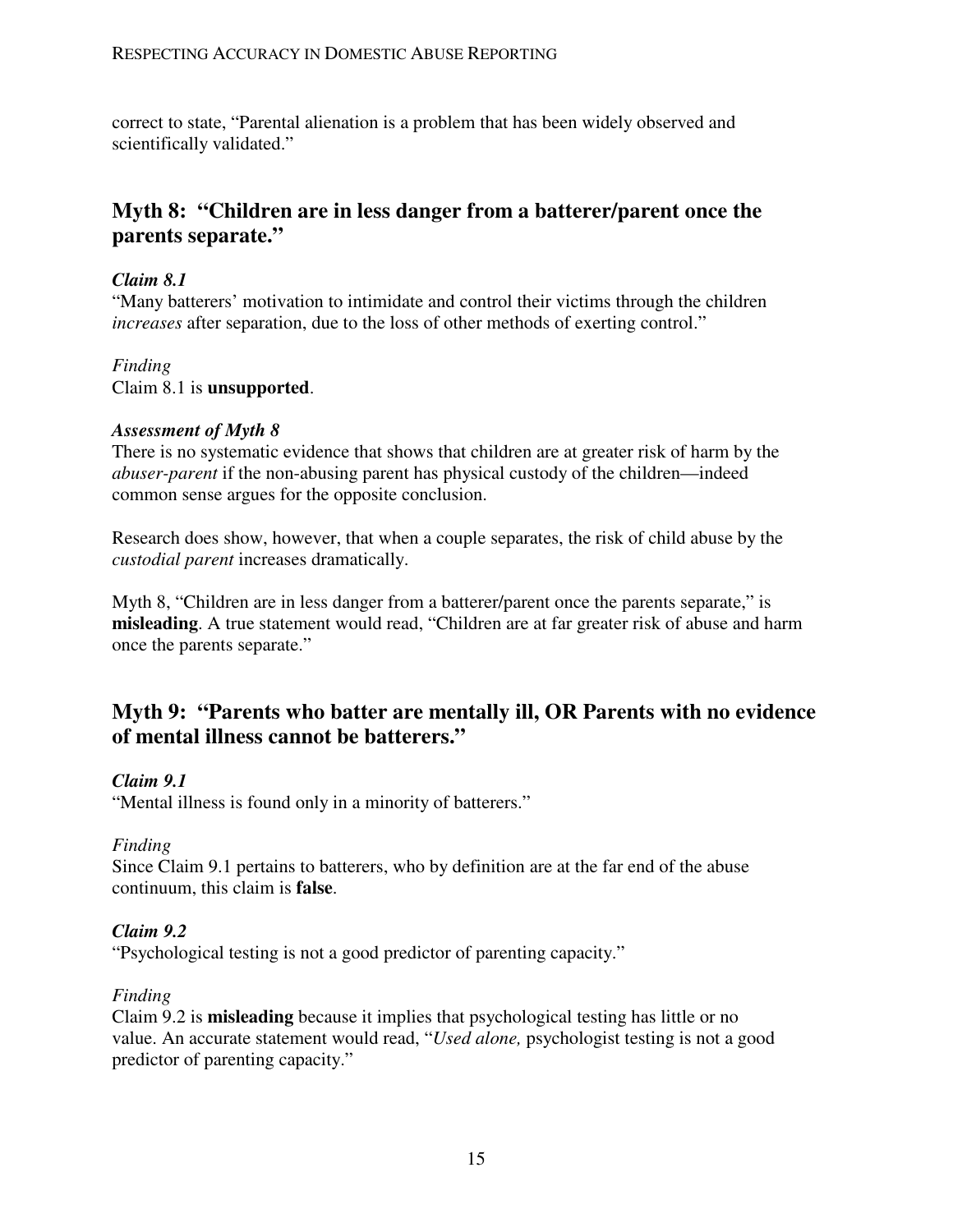### *Claim 9.3*

"Mental health testing cannot distinguish a batterer from a non-batterer."

## *Finding*

Claim 9.3 states the *opposite* conclusion from the study that it cites, an assessment with which researcher Daniel O'Leary concurs.<sup>36</sup> The CODV claim is inconsistent with other research. Claim 9.3 is **false**.

#### *Assessment of Myth 9*

Myth 9, "Parents who batter are mentally ill, OR Parents with no evidence of mental illness cannot be batterers" is in fact *not* **a myth**. In addition, Myth 9 is ambiguous because "mental illness" is a vague term and there is controversy as to whether a personality disorder (Axis 2 in the American Psychiatric Association Diagnostic and Statistical Manual) constitutes a "mental illness."

A true statement would read, "Parents who engage in severe and frequent physical abuse usually have diagnosable psychopathology."

## **Myth 10: "If a child demonstrates no fear or aversion to a parent, then there is no reason not to award unsupervised contact or custody."**

### *Claim 10.1*

"Children can experience 'traumatic bonding' with a parent who abuses the child or their other parent, forming unusually strong but unhealthy ties to a batterer as a survival technique (often referred to as 'Stockholm Syndrome')."

### *Finding*

Claim 10.1 can sometimes be **true**. However, traumatic bonding between an abusive parent and child is unusual, and should be regarded as such.

### *Assessment of Myth 10*

Myth 10, "If a child demonstrates no fear or aversion to a parent, then there is no reason not to award unsupervised contact or custody," is **misleading**. The statement contains a potentially harmful implication: if a child demonstrates affection to a parent, this should be taken as evidence of Stockholm Syndrome.

A true statement would read, "Attachment between a parent and child should be presumed to be evidence of a healthy and loving parent-child relationship, unless there is good evidence of severe child abuse."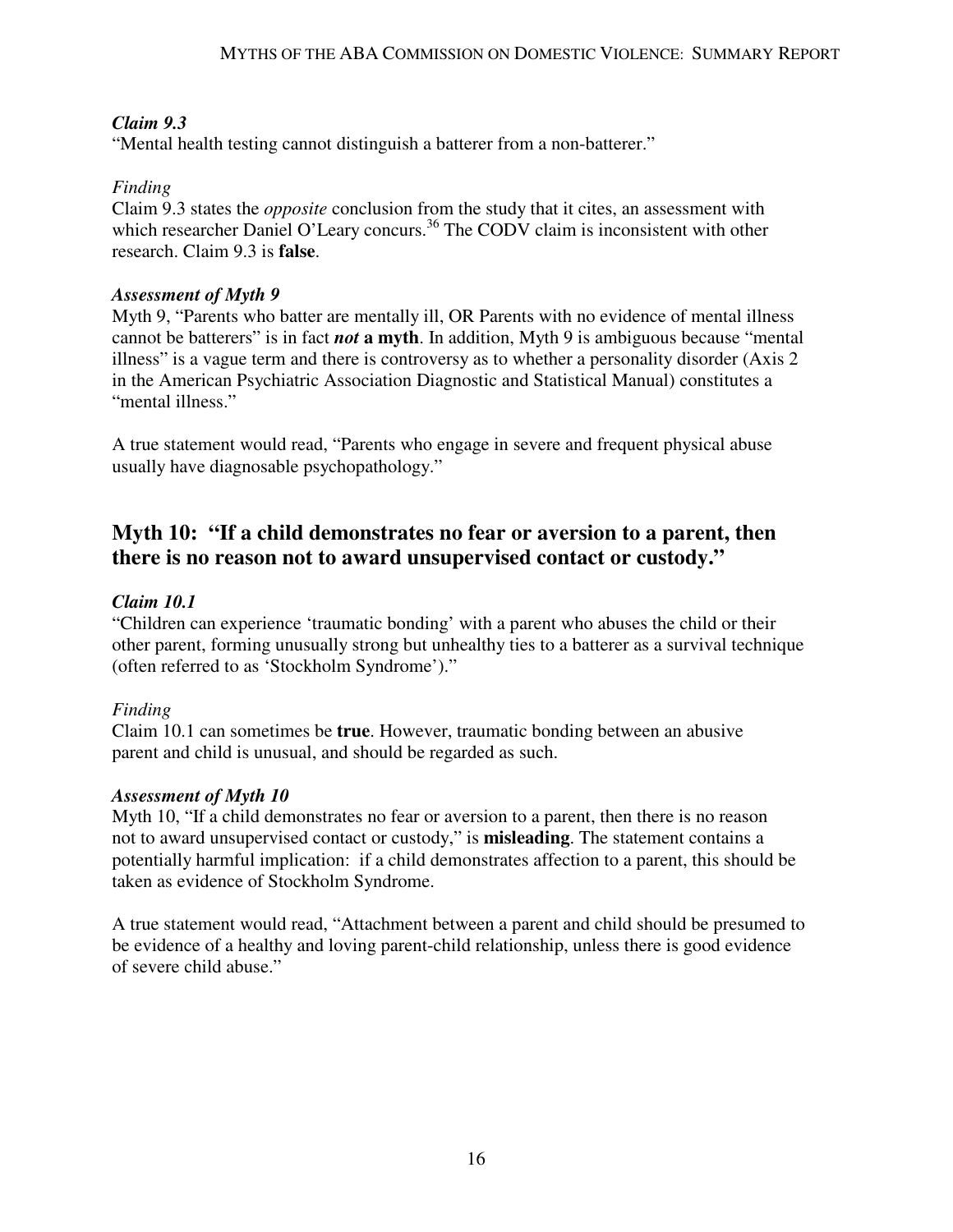#### **References**

 $\overline{a}$ 

http://www.abanet.org/domviol/custody\_myths.pdf

8 Arehart-Treichel J. Men shouldn't be overlooked as victims of partner violence. *Psychiatric News* Vol. 42, No. 15, August 3, 2007, page 31. http://pn.psychiatryonline.org/cgi/content/full/42/15/31-a

<sup>9</sup> Follingstad D, Wright S, Lloyd S, and Sebastian J. Sex differences in motivations and effects in dating relationships. *Family Relations,* Vol. 40, 1991, pp. 51–57.

 $10$  Carrado M, George MJ, Loxam E, et al. Aggression in British heterosexual relationships: A descriptive analysis. *Aggressive Behavior,* Vol. 22, 1996.

<sup>11</sup> Whitaker DJ, Haileyesus T, Swahn M, Saltzman L. Differences in frequency of violence and reported injury between relationships with reciprocal and nonreciprocal intimate partner violence. *American Journal of Public Health*, May 2007.

<sup>12</sup> Straus MA. Gender symmetry in partner violence. In Lutzker JR, Whitaker DJ (eds.): Prevention of Partner Violence. Washington, DC: American Psychological Association, 2008.

 $<sup>13</sup>$  O'Leary K, Barling J, Aria I, et al. Prevalence and stability of physical aggression between spouses:</sup> A longitudinal analysis. *Journal of Consulting and Clinical Psychology,* Vol. 57, 1989, pp. 263–268.

<sup>14</sup> Feld S, Straus M. Escalation and desistance of wife assault in marriage. *Criminology*, Vol. 1, 1989. pp.  $141-161$ .

<sup>15</sup> Archer J. Sex differences in aggression between heterosexual partners: A meta-analytic review. *Psychological Bulletin*, Vol. 126, No. 5, 2000, pp. 651–680.

<sup>16</sup> Catalano S. Intimate Partner Violence in the United States. Washington, DC: Department of Justice, 2006. http://www.ojp.usdoj.gov/bjs/intimate/table/wommar.htm

<sup>17</sup> U.S. Department of Health and Human Services, Administration for Children and Families.

*Child Maltreatment 2005.* Figure 3-5. http://www.acf.dhhs.gov/programs/cb/pubs/cm05/cm05.pdf

<sup>18</sup> U.S. Department of Health and Human Services, Administration for Children and Families. *Child Maltreatment 2005.* Figure 4-2. http://www.acf.dhhs.gov/programs/cb/pubs/cm05/cm05.pdf

<sup>19</sup> Sedlak AJ and Broadhurst DD. *The Third National Incidence Study of Child Abuse and Neglect (NIS-3): Final Report.* U.S. Department of Health and Human Services, National Center on Child Abuse and Neglect, Washington, DC, September 1996. http://www.healthieryou.com/cabuse.html

 $21$  Nord DW and West J. Fathers' and Mothers' Involvement in their Children's Schools by Family Type and Resident Status. Washington, DC: National Center for Education Statistics, 2001. NCES 2001-032. <sup>22</sup> National Center for Health Statistics: *Survey on Child Health*. Washington, DC: Government Printing Office, 1993.

 $23$  Flewelling RL and Bauman K. Family structure as a predictor of initial substance use and sexual intercourse in early adolescence. *Journal of Marriage and the Family*, Vol. 52, 1990, pp. 171–181.

<sup>&</sup>lt;sup>1</sup> Gelles RJ. The politics of research: The use, abuse, and misuse of social science data—The case of intimate partner violence. *Family Court Review*, Vol. 45, No. 1, 2007.

<sup>2</sup> ABA Commission on Domestic Violence. *Quarterly E-Newsletter*, Vol. 4, Summer 2006. http://www.abanet.org/domviol/enewsletter/vol4/custodymythsandcounter.pdf

<sup>&</sup>lt;sup>3</sup> American Bar Association Commission on Domestic Violence. 10 Myths about Custody and Domestic Violence and How to Counter Them. Chicago: American Bar Association, 2006.

<sup>4</sup> http://www.abanet.org/abastore/index.cfm?section=main&fm=Product.Search&type=a&cid=25

<sup>&</sup>lt;sup>5</sup> http://www.mediaradar.org/docs/RADARreport-Myths-of-ABA-Commission-on-DV-Detailed.pdf

<sup>6</sup> McDonald R. Estimating the number of American children living in partner-violent families. *Journal of Family Psychology*, Vol. 20, No. 1, 2006. http://www.smu.edu/experts/study-documents/family-violencestudy-may2006.pdf

<sup>&</sup>lt;sup>7</sup> Whitaker DJ, Haileyesus T, Swahn M, Saltzman L. Differences in frequency of violence and reported injury between relationships with reciprocal and nonreciprocal intimate partner violence. *American Journal of Public Health*, Vol. 97, No. 5, 2007.

<sup>20</sup> Whelan R. *Broken Homes and Battered Children*. London: Family Education Trust, 1993.